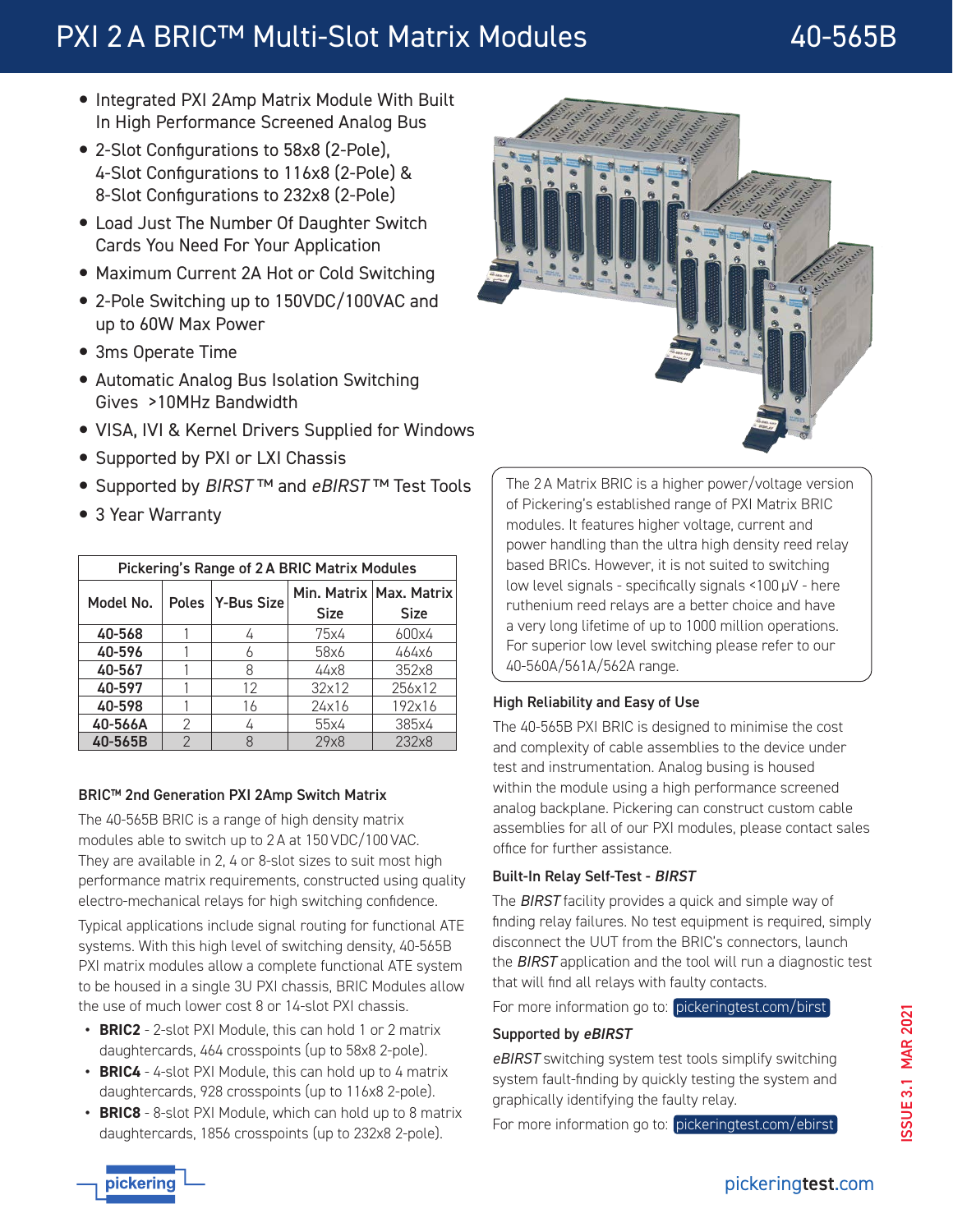### **40-565B BRIC Key Advantages** • Pickering Introduced the original BRIC back in 2003, the 40-565B is an update to the original, well proven 40-565 intoduced in 2004.

- Complete PXI Switching Solution in one PXI Module.
- Simplified cabling, easy to connect to the DUT thus minimizing costs.
- Internal Shielded Analog Bus giving maximum signal integrity with easy expansion at minimal cost with maximum bandwidth and isolation.
- Program as one whole matrix, so very easy to achieve fast operate time.
- Targeted at high performance matrix switching with minimized cost.
- Build just the matrix configuration you need. Modular architecture allows users to buy just as much matrix capacity as they require, expansion cards can be added later.
- BRICs allow use of much lower cost 8 or 14 slot PXI chassis (such as 40-908 or 40-914).
- Simpler and faster programming with Direct I/O, VISA and IVI Drivers + LabView Soft Front Panels. Fully compatible with NI Switch Executive.
- Built-in BIRST™ self-test.
- Custom versions built to order.

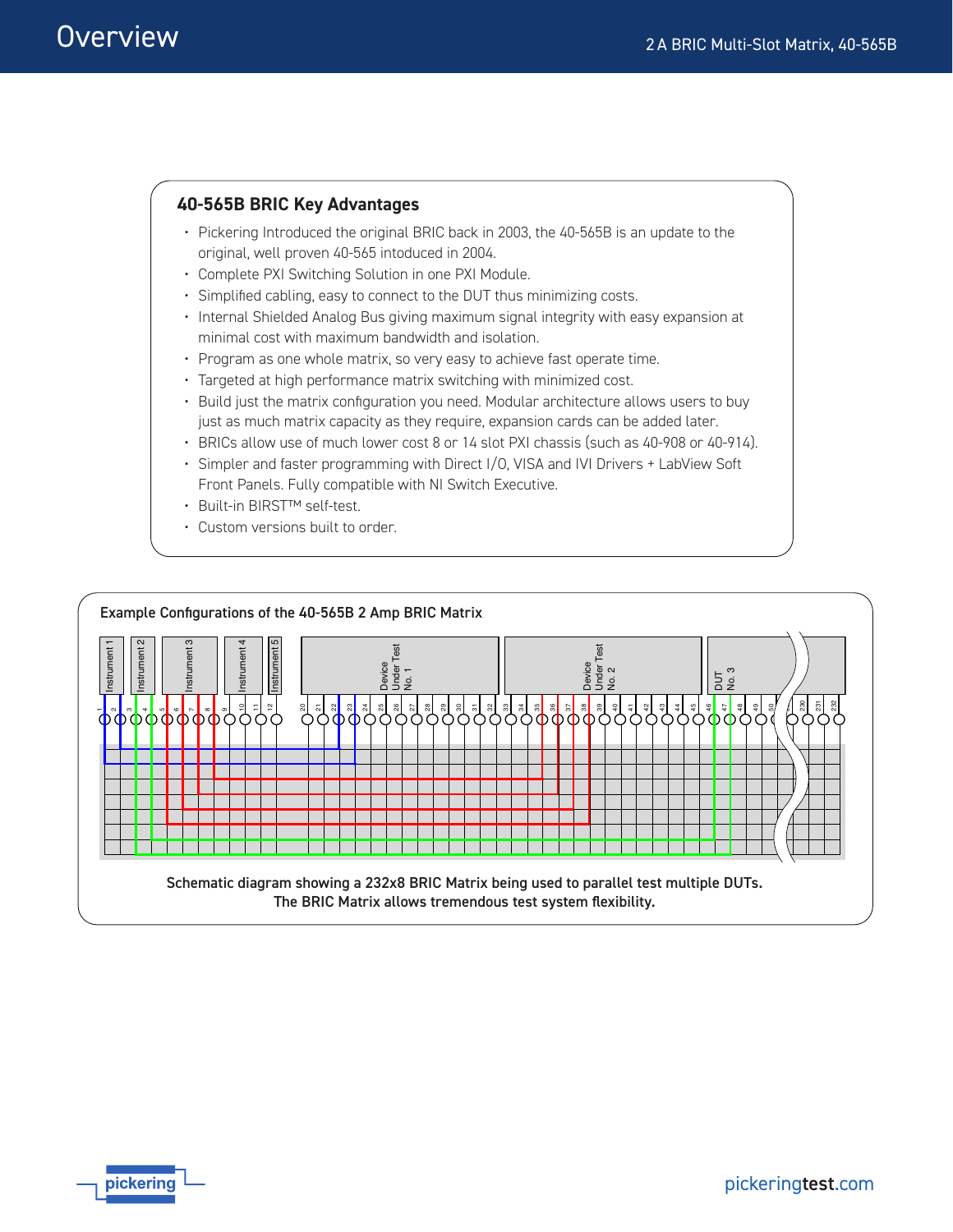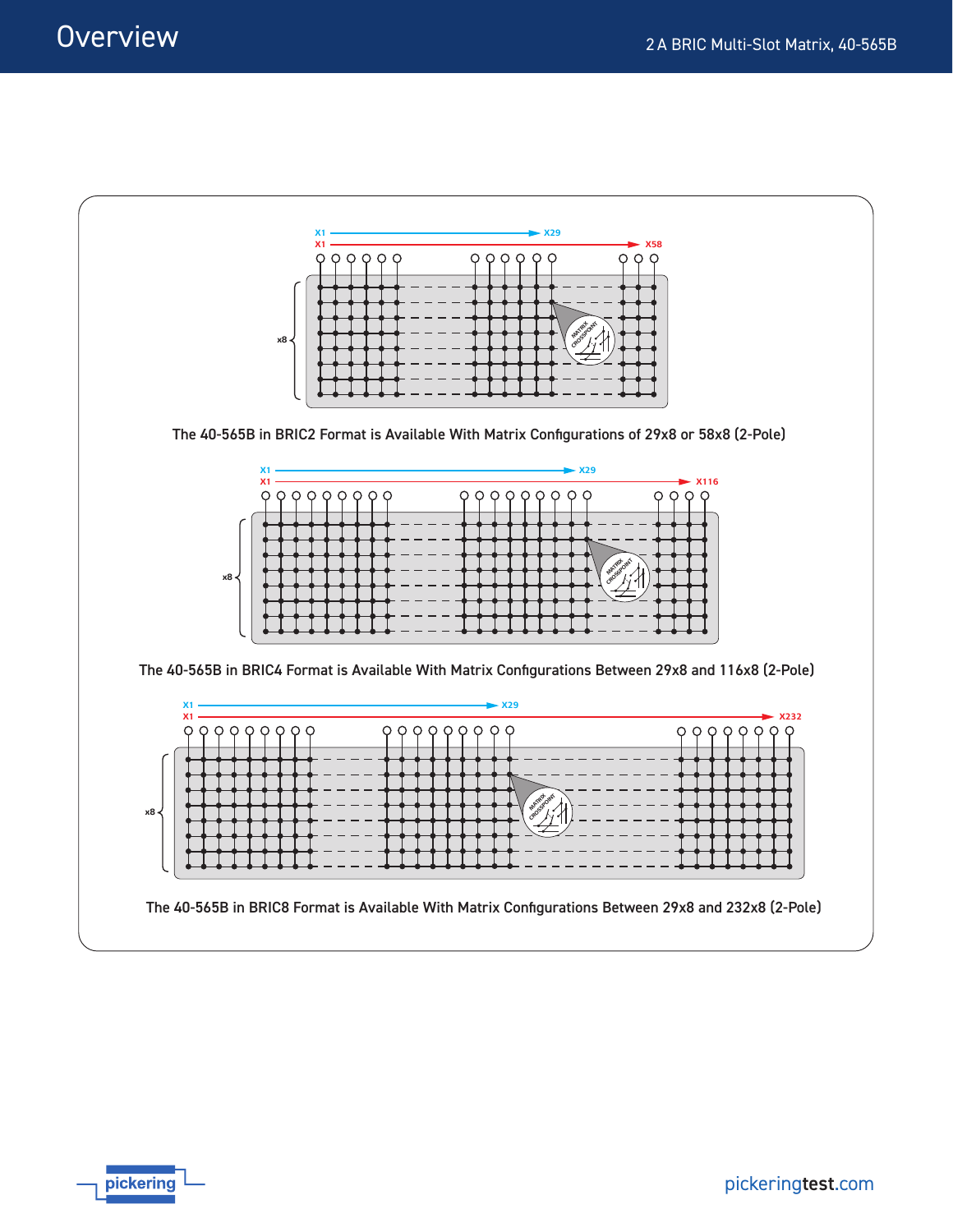### Built-In Relay Self-Test - BIRST



It can be hard to confirm or identify faulty relays on complex switching matrices. The user may be aware that the test system is not behaving as expected but may be unsure if it is a cabling fault, a software problem or a faulty matrix. Discovering the source of the problem takes time and effort users may not have when working to tight schedules.

To ensure low cost of ownership, Pickering Interfaces has now incorporated a test tool, BIRST, into the BRIC.

### BIRST

The BIRST is a sophisticated diagnostic tool, which allows a complete relay self test of a BRIC module. The BIRST is an easy to use, tool that is especially useful in remote production sites where local technical support may be limited. It provides the following features and capabilities:

- Complete BRIC, Matrix self-test capability
- High fault coverage, self-test tool
- Tests for all relay fault types (bad open or bad close)
- Identifies faults to individual component relay level
- Test sequencer allows detailed control of testing
- Test results shown on screen or sent to log file
- Runs single or repeat tests for maximum confidence

#### Designed for Reliability and Serviceability

The BIRST provides a quick and cost effective way of identifying the fault or simply providing reassurance that the matrix is working correctly.

The design of Pickering Interfaces' products ensures that relay replacement is with a minimum of investment in tools. The use of leaded relays in preference to surface mount



#### Test Sequencer Front Panel for BIRST™. This allows any combination of tests to be run in either single or multiple sequences. All test data is displayed in the results window and can be written to a data file.

ensures that the replacement of one device will not stress others through the use of re-flow techniques. Individual relay failures can be corrected with little impact on the others in the matrix. This maximizes the service life of the matrix even after a failure has occurred and been repaired.

The repairer's skills required are good understanding of the extraction and replacement of leaded components. Spare relays are included with many of Pickering's lower density matrix modules. Alternatively replacement parts are readily available from Pickering Interfaces representatives. The ability to replace failures locally ensures that system downtime is minimized and transportation costs are avoided.



## pickeringtest.com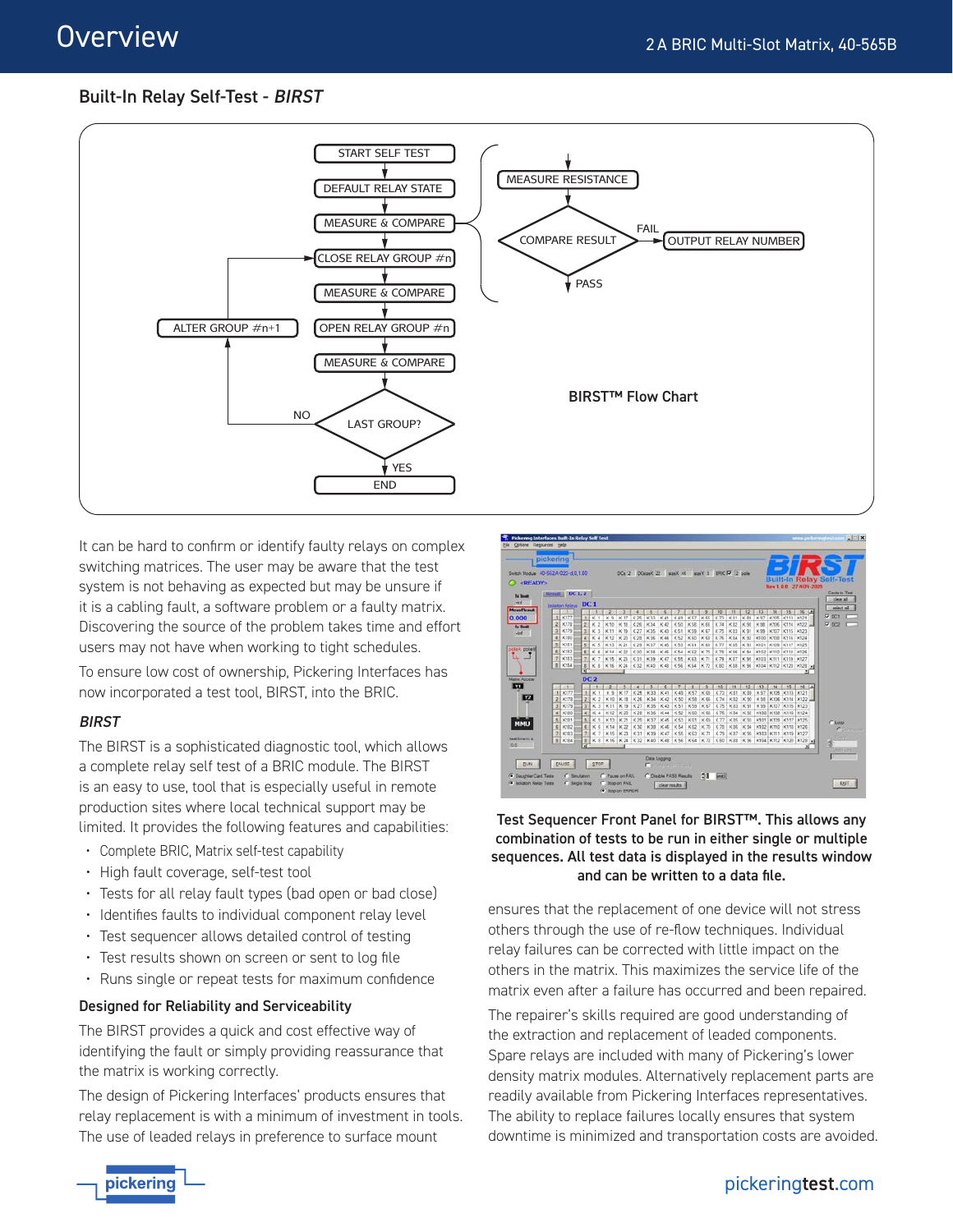### Built-In Relay Self-Test - BIRST

Relays have specific voltage and current ratings and can be damaged if these parameters are exceeded – this can happen accidentally during test development and debug. Damaged relays can exhibit a variety of failures including:

- Permanent or intermittent open/short circuits
- Variable path resistance.

These are often very difficult to diagnose as they can erroneously connect signals together causing unpredictable UUT behaviour.

Historically, complex switching systems on platforms such as VXI and Pickering's System 10/20 GPIB products have included a degree of self test for the relays. But in PXI, the industry has not included self test on switching because of the compromises introduced on density and cost when implementing previous self test architectures. As an alternative, some PXI switching solutions include relay operation counters to attempt to predict when a relay will fail. Although it may be helpful to know how intensively a relay might be being used it is not on its own a good indicator. The disadvantages are:

- Load conditions alone can impact the relay operating life by more than three orders of magnitude.
- Using the measure as a predictive maintenance tool (replacing relays when they have operated a number of times) can easily degrade the reliability of a switching system because of the disturbance that relay replacement causes to adjacent devices (not just relays), the risk of introducing a relay with "infant mortality" and even the potential for damaging the PCB when the change is made, especially if the relays are surface mount devices.

Pickering has greatly improved the test methodology to the extent it is now possible to include full self test in PXI switch modules with minimal impact on cost and switching density, welcome news for users who are used to having such features in their solutions. BIRST will identify any relay failures in the switch module and is also capable of detecting relays with deteriorating contacts which may indicate they are in the process of failing, as shown below.



*Number of Operations*

To conduct a test the user simply disconnects the switching module from the UUT and test instrumentation and runs the supplied application program. No supporting test equipment is needed; the test runs automatically and identifies any defective or suspect relays within the module. If the switch module is connected directly to a Mass Interconnect receiver then BIRST may be executed without removing these connections. The BIRST tool is not intended to entirely displace user-developed self test applications that are built into some ATE systems. This system level test typically uses an external DMM and loop back mechanisms to check for switching and cable harness faults. BIRST conducts its test when the UUT and instrumentation are disconnected from the switching system, if BIRST finds no switching faults and a system level tool does find faults, the problem is with the cabling system. The user does not have to design software to diagnose switching faults, considerably simplifying the design task for system self test.

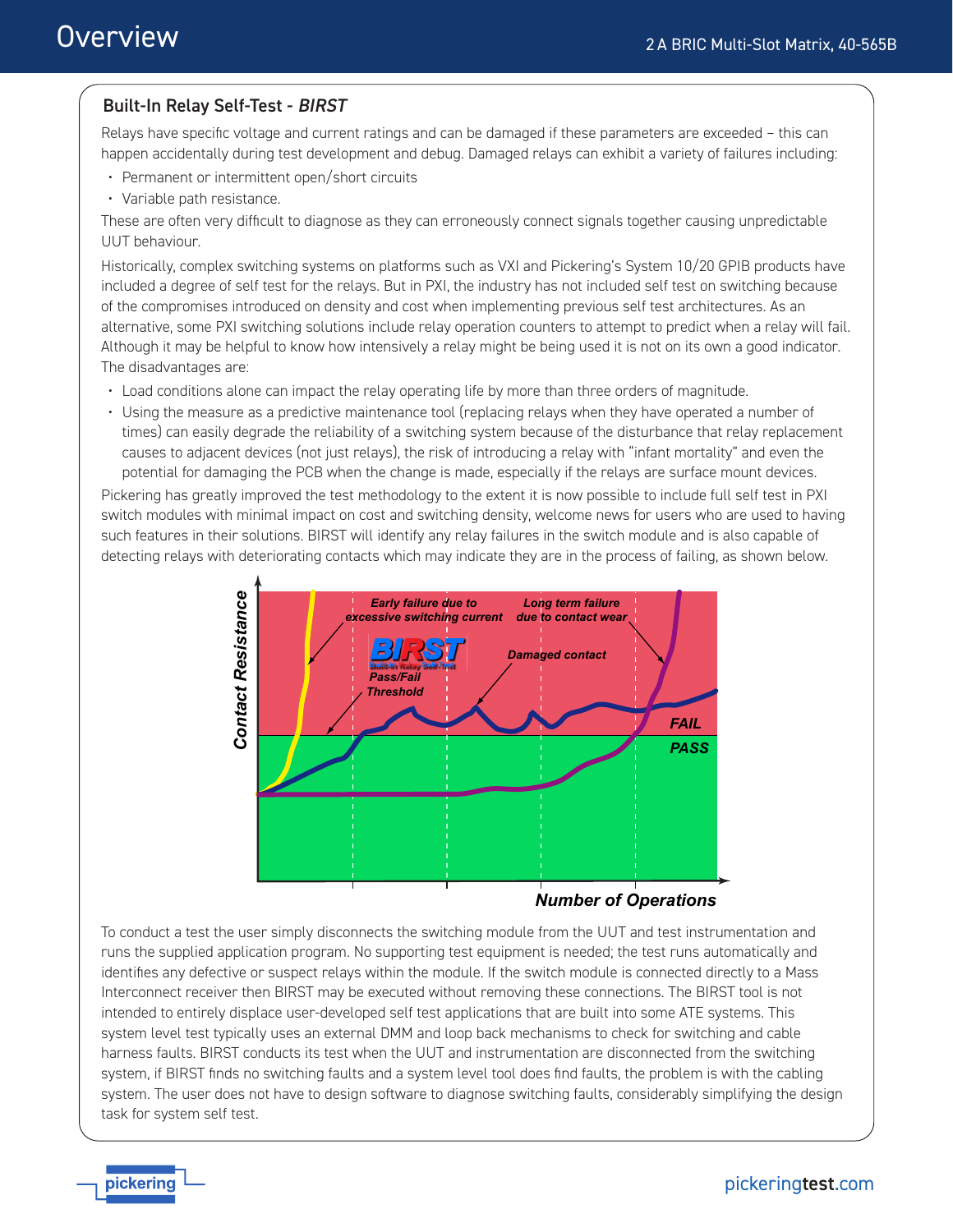### Relay Type

The 40-565B BRIC modules are fitted with electromechanical relays.

#### General Switching Specification

| Switch Type:                     | Electro-mechanical                     |  |  |
|----------------------------------|----------------------------------------|--|--|
| Contact Type:                    | Palladium-Ruthenium,                   |  |  |
|                                  | Gold Covered                           |  |  |
|                                  | <b>Bifurcated</b>                      |  |  |
| Max Switch Voltage:              | 150 VDC/100 VAC*                       |  |  |
| Max Power:                       | 62.5 VA, 60 W                          |  |  |
| Max Switch Current:              | 2A                                     |  |  |
| Max Continuous Carry Current:    | 2A                                     |  |  |
| Max Pulsed Carry Current Example |                                        |  |  |
| (for a single switch path):      | 6 A for 100 ms                         |  |  |
|                                  | (up to 10% duty cycle)                 |  |  |
| Initial Path Resistance          |                                        |  |  |
| On (Single Module):              | <1 Ω (X-Y connection)                  |  |  |
| Off (Single Module):             | $>10^{9}$ O                            |  |  |
| Minimum Voltage:                 | 100 µV                                 |  |  |
| Differential Thermal Offset:     | $< 10 \mu V$                           |  |  |
| Operate Times                    |                                        |  |  |
| Crosspoint Relay:                | $<$ 3 ms                               |  |  |
| Crosspoint & Isolation Relay:    | $56$ ms                                |  |  |
| Expected Life (operations)       |                                        |  |  |
| Very low power signal load:      | $>1\times10^{8}$                       |  |  |
| Low power load (2W):             | (0.1 A 20 VDC)<br>$>1.5 \times 10^{7}$ |  |  |
| Medium power load (30W):         | (1 A 30 V DC)<br>>5x10 <sup>6</sup>    |  |  |
| Full power load (60W):           | (2 A 30 V DC)<br>$>1\times10^{5}$      |  |  |

\* For full voltage rating, signal sources to be switched must be fully isolated from mains supply and safety earth.

### Typical Bandwidth and Crosstalk

| Anticipated Bandwidth For |          |
|---------------------------|----------|
| 40-565B-002-116x8:        | 10 MHz   |
| Anticipated Crosstalk For |          |
| 40-565B-002-116x8 @1 MHz: | $-50$ dB |

### Maximum Crosspoint Count

The 40-565B has a suggested maximum number of simultaneously operated crosspoints:

- $\cdot$  BRIC2 = 65
- $\cdot$  BRIC4 = 123
- $\cdot$  BRIC8 = 239

Please contact factory if more information is required.

#### Power Requirements

| $+3.3V$   | $+5V$                                       | $+12V$ | $-12V$ |
|-----------|---------------------------------------------|--------|--------|
| 60m A     | 1.1 A max (BRIC2)   30 mA                   |        |        |
| (typical) | $\vert$ 2.1 A max (BRIC4) $\vert$ (typical) |        |        |
|           | $4.1A$ max (BRIC8)                          |        |        |

#### Width and Dimensions

Two, four or eight slot 3U PXI module (CompactPCI).

3D models for these modules in a variety of popular file formats are available on request.

#### Module Weight

|                    | <b>Empty BRIC</b> | Fully Loaded BRIC |
|--------------------|-------------------|-------------------|
| BRIC <sub>2</sub>  | $0.6$ Kg          | $1.3$ Kg          |
| BRIC4              | $0.9$ Kg          | $2.2$ Kg          |
| BRIC <sub>8</sub>  | 1.6 Kg            | 4.2 Kg            |
| BRIC daughter card |                   | $0.3$ Kg          |

#### **Connectors**

PXI bus via 32-bit P1/J1 backplane connector.

Signals via multiple front panel 78-pin male D-type connectors (1 or 2 per 2-slot module, up to 4 per 4-slot module or up to 8 per 8-slot module), for pin outs please refer to the operating manual.

### Operating/Storage Conditions

#### Operating Conditions

| Operating Temperature: | $0^{\circ}$ C to +55 $^{\circ}$ C |
|------------------------|-----------------------------------|
| Humidity:              | Up to 90% non-condensing          |
| Altitude:              | $5000 \,\mathrm{m}$               |

#### Storage and Transport Conditions

| Storage Temperature: | $-20\,^{\circ}\text{C}$ to $+75\,^{\circ}\text{C}$ |
|----------------------|----------------------------------------------------|
| Humidity:            | Up to 90% non-condensing                           |
| Altitude:            | 15000m                                             |

### PXI & CompactPCI Compliance

The module is compliant with the PXI Specification 2.2. Local Bus, Trigger Bus & Star Trigger are not implemented. Uses a 33 MHz 32-bit backplane interface.

### Safety & CE Compliance

All modules are fully CE compliant and meet applicable EU directives: Low-voltage safety EN61010-1:2010, EMC Immunity EN61326-1:2013, Emissions EN55011:2009+A1:2010.

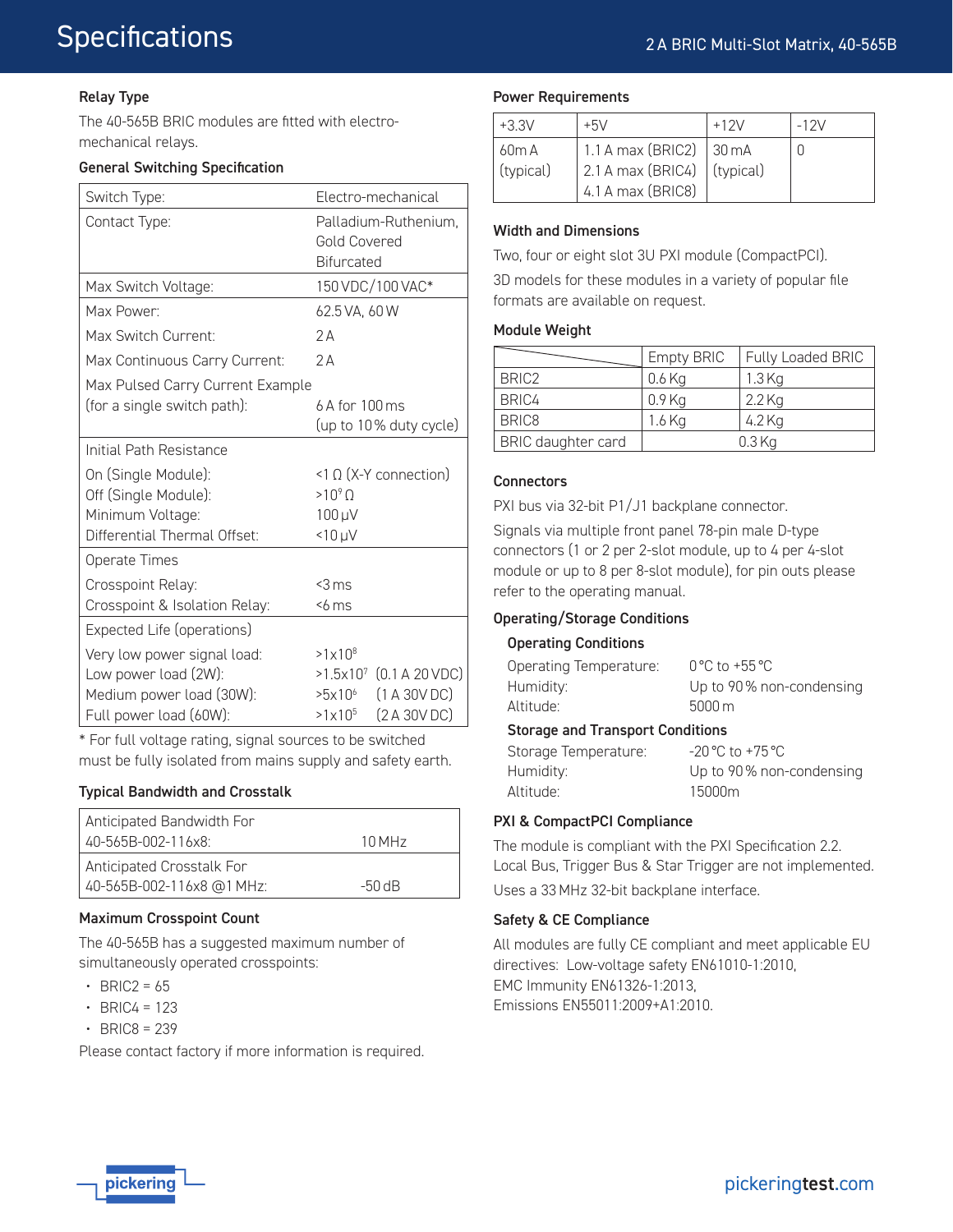#### 40-565B BRIC Matrix Product Order Codes

| <b>BRIC2 - 2-Slot High Density Matrix</b> |                   |  |  |
|-------------------------------------------|-------------------|--|--|
| 2A 2-Pole 29x8 Matrix                     | 40-565B-202-29x8  |  |  |
| 2A 2-Pole 58x8 Matrix                     | 40-565B-202-58x8  |  |  |
| <b>BRIC4 - 4-Slot High Density Matrix</b> |                   |  |  |
| 2A 2-Pole 29x8 Matrix                     | 40-565B-002-29x8  |  |  |
| 2A 2-Pole 58x8 Matrix                     | 40-565B-002-58x8  |  |  |
| 2 A 2-Pole 87x8 Matrix                    | 40-565B-002-87x8  |  |  |
| 2 A 2-Pole 116x8 Matrix                   | 40-565B-002-116x8 |  |  |
| <b>BRIC8 - 8-Slot High Density Matrix</b> |                   |  |  |
| 2A 2-Pole 29x8 Matrix                     | 40-565B-102-29x8  |  |  |
| 2A 2-Pole 58x8 Matrix                     | 40-565B-102-58x8  |  |  |
| 2A 2-Pole 87x8 Matrix                     | 40-565B-102-87x8  |  |  |
| 2A 2-Pole 116x8 Matrix                    | 40-565B-102-116x8 |  |  |
| 2A 2-Pole 145x8 Matrix                    | 40-565B-102-145x8 |  |  |
| 2A 2-Pole 174x8 Matrix                    | 40-565B-102-174x8 |  |  |
| 2A 2-Pole 203x8 Matrix                    | 40-565B-102-203x8 |  |  |
| 2A 2-Pole 232x8 Matrix                    | 40-565B-102-232x8 |  |  |

For the expansion of an existing BRIC matrix or replacement of faulty BRIC daughter cards please contact your local sales office.

#### Product Customization

Pickering PXI modules are designed and manufactured on our own flexible manufacturing lines, giving complete product control and enabling simple customization to meet very specific requirements.

Customization can include:

- Alternative relay types
- Mixture of relay types
- Alternative number of relays
- Different performance specifications

All customized products are given a unique part number, fully documented and may be ordered at any time in the future. Please contact your local sales office to discuss.

#### Special Versions

BRIC modules can be built in special versions, for example where an exact matrix size is required then partly populated daughtercards may be ordered.

#### Upgrading With Daughtercards

BRIC modules can be upgraded to a larger matrix size using daughtercards, please consult your local sales office for further information.

#### Support Products

#### eBIRST Switching System Test Tool

This product is supported by the *eBIRST* test tools which simplify the identification of failed relays, the required *eBIRST* tools are below. This product requires master slave testing and two sets of tools are required together with the master slave cable **93-970-301**. For more information go to: [pickeringtest.com/ebirst](http://www.pickeringtest.com/ebirst)

| Product | <b>Test Tool</b> | Adaptor  |
|---------|------------------|----------|
| 40-565B | 93-006-001       | Not Regd |

#### Spare Relay Kits

Kits of replacement relays are available for the majority of Pickering's PXI switching products, simplifying servicing and reducing down-time.

| Product | <b>Relay Kit</b> |
|---------|------------------|
|---------|------------------|

#### 40-565B 91-100-001

For further assistance, please contact your local Pickering sales office.

#### Mating Connectors & Cabling

For connection accessories for the 40-565B module please refer to the [90-006D](http://www.pickeringtest.com/content/downloads/datasheets/90-006D.pdf) 78-pin power D-type Connector Accessories data sheet where a complete list and documentation can be found for accessories, or refer to the Connection Solutions catalog.

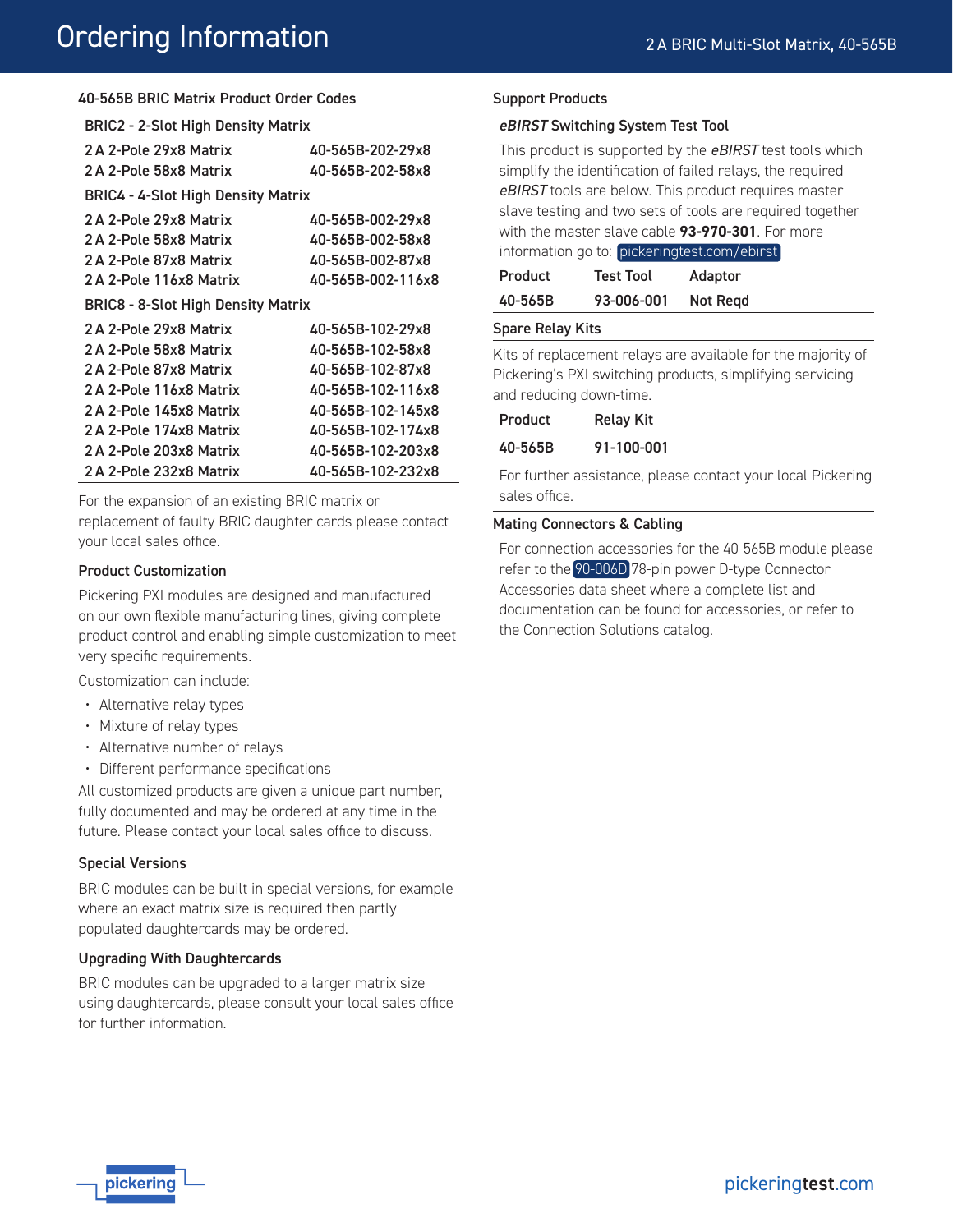### Chassis Compatibility

This PXI module must be used in a suitable chassis. It is compatible with the following chassis types:

- All chassis conforming to the 3U PXI and 3U Compact PCI (cPCI) specification
- Legacy and Hybrid Peripheral slots in a 3U PXI Express (PXIe) chassis
- Pickering Interfaces LXI or LXI/USB Modular Chassis

### Chassis Selection Guide

#### Standard PXI or hybrid PXIe Chassis from any Vendor:

- Mix our 1000+ PXI switching & simulation modules with any vendor's PXI instrumentation
- Embedded or remote Windows PC control
- Real-time Operating System Support
- High data bandwidths, especially with PXI Express
- Integrated module timing and synchronization

#### Pickering LXI or LXI/USB Modular Chassis—only accept our 1000+ PXI Switching & Simulation Modules:

- Ethernet or USB control enables remote operation
- Low-cost control from practically any controller
- LXI provides manual control via Web browsers
- Driverless software support
- Power sequencing immunity
- Ethernet provides chassis/controller voltage isolation
- Independence from Windows operating system



### Connectivity Solutions

We provide a full range of supporting cable and connector solutions for all our switching products—20 connector families with 1200+ products. We offer everything from simple mating connectors to complex cables assemblies and terminal blocks. All assemblies are manufactured by Pickering and are guaranteed to mechanically and electrically mate to our modules.



Connectors & Backshells Multiway Cable Assemblies RF Cable Assemblies Connector Blocks







We also offer customized cabling and have a free online Cable Design Tool that can be used to create custom cable solutions for many applications. Visit: [pickeringtest.com/cdt](http://www.pickeringtest.com/cdt) to start your design.

#### Mass Interconnect

We recommend the use of a mass interconnect solution when an Interchangeable Test Adapter (ITA) is required for a PXI or LXI based test system. Our modules are fully supported by both Virginia Panel and MacPanel.

### Pickering Reed Relays

We are the only switch provider with in-house reed relay manufacturing capability via our Relay Division. These instrument grade reed relays feature *SoftCenter*™ technology, ensuring long service life and repeatable contact performance. To learn more, please go to: [pickeringrelay.com](http://www.pickeringrelay.com)





### pickeringtest.com